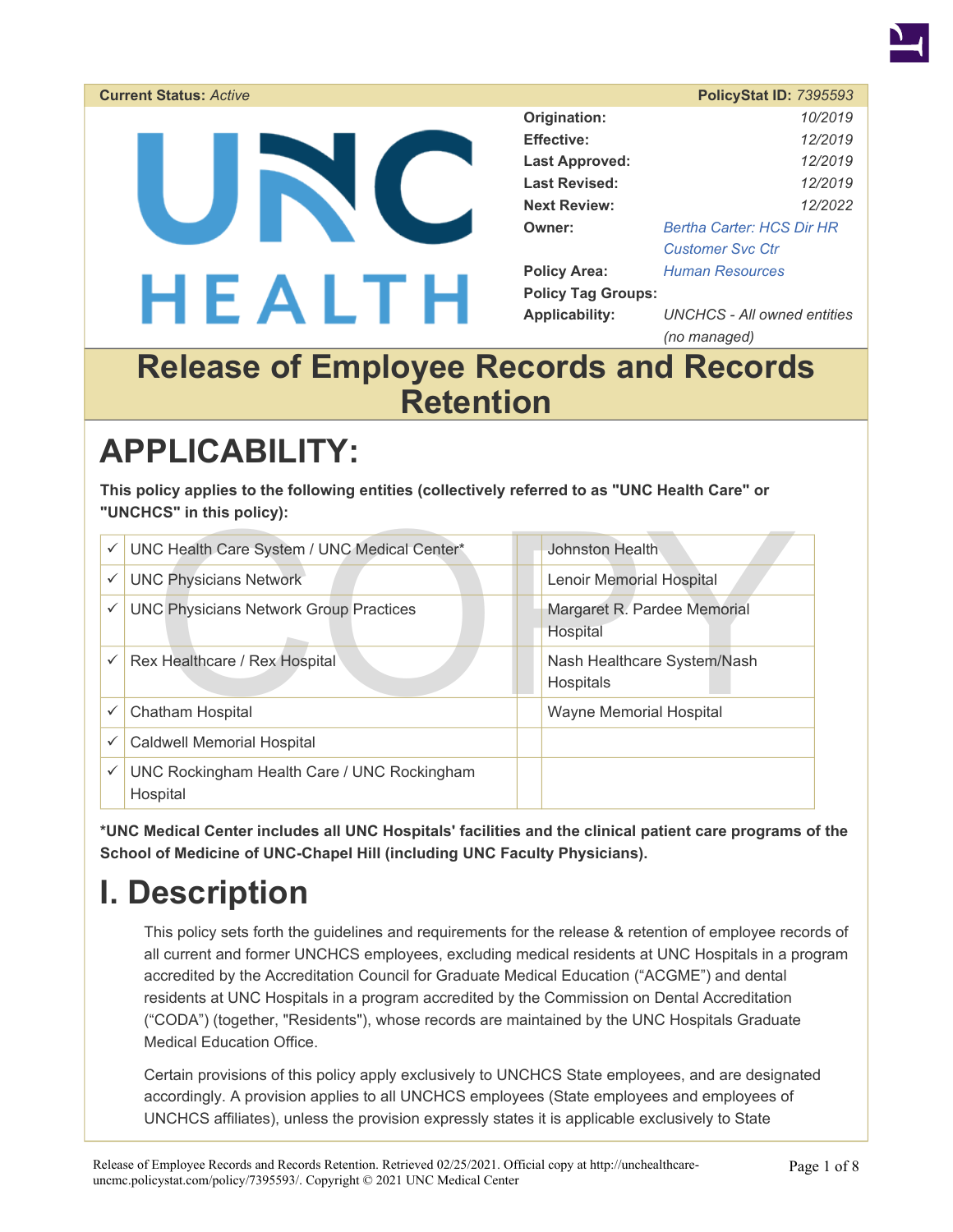#### employees.

Where any entity or departmental policies are in conflict with the system policy, then the system policy will prevail.

# **II. Rationale**

Human Resources is responsible for maintaining the official employee records of all current and former UNCHCS employees, excluding Residents. Human Resources advises departments on the state laws and UNCHCS policies concerning the privacy of employee records. Human Resources also reviews requests for access to or disclosure of an employee record and releases this information as provided by state law and UNCHCS policy. Employees may access their own Human Resources file (except for references) upon request by submitting a request via the *my*[HR portal](https://unchc.service-now.com/hrportal).

# **III. Policy**

# **A. Employment Verification**

#### **Non-State Employees**

Non-state employees should contact their entity's HR department for employment verification requests.

#### **State Employees**

State Employees should contact their childy 3 Thx department for employment vermetarity requests.<br>
State employees should contact The Work Number, a third party vendor, that responds to<br>
requests for employment verificatio State employees should contact The Work Number, a third party vendor, that responds to all requests for employment verifications on behalf of current or former UNCHCS employees; see the *my*HR portal (state employees only) for details about The Work Number. UNCHCS does not provide references on behalf of current or former employees.

The Work Number will disclose the following factual information about a current or former employee in response to an employment verification request:

- Name
- Job title/position; and
- Dates of employment.

Additional information may not be disclosed during employment verification without written authorization from the employee, with the exception of the information of State employees subject to public examination, inspection, and copying pursuant to N.C. Gen Stat. §§ 126-23 and 126-24

## **B. Security of Human Resource Files**

A Human Resource employee file is confidential to all persons except those who have a right to access its contents. Each office that maintains files concerning employees will establish controls to protect information from unauthorized access and disclosure.

## **C. Employee Human Resource Records (State employees only)**

#### **Public Information**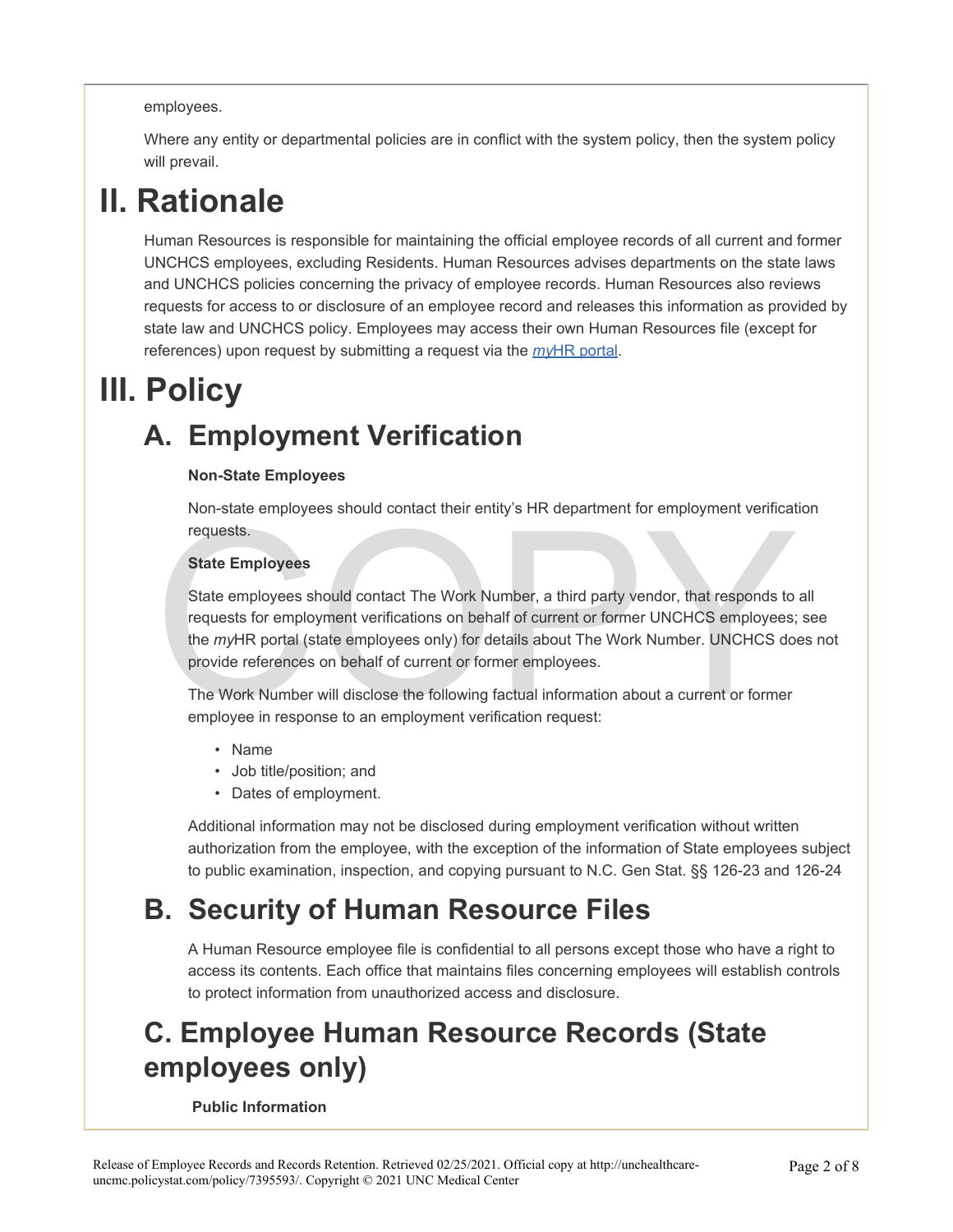UNCHCS will maintain all current and former employee information subject to public examination, inspection, and copying in accordance with N.C. Gen Stat. §§ 126-23 and 126-24. Under North Carolina law, the following information about UNC Health Care System State employees is subject to public examination, inspection, and copying and must be shared upon request. *My*HR Employee Services reviews requests for access to or disclosure of Human Resources records and releases as described in [Table A: State Public Information.](#page-3-0) Requested public information will be provided within a reasonable time period.

#### **Confidential Information**

All requests for access to confidential information about any State employee should be submitted in writing to HR Employee Services, 1025 Think Place, Morrisville, NC 27560 or a request may be submitted via the *my*[HR portal](https://unchc.service-now.com/hrportal).

Except for the 12 types of public information listed in the Public Information section, all other information contained in an employee file is confidential and shall not be disclosed except to the following persons:

- 1. The employee (including applicants and former employees), or the employee's properly authorized agent, who may examine the employee's own file in its entirety except for letters of reference solicited prior to employment;
- 2. The supervisor of the employee;
- 3. A potential State or local government supervisor, during the interview process, only with regard to performance management documents;
- 4. Members of the General Assembly;
- 5. A party pursuant to a valid court order; and
- 2. The supervisor of the employee;<br>
3. A potential State or local government supervisor, during the interview process, only<br>
regard to performance management documents;<br>
4. Members of the General Assembly;<br>
5. A party purs 6. An official of an agency of the federal government, State government or any political subdivision when such inspection is deemed by UNC Health Care System as necessary and essential to the pursuance of a proper function of said agency (but not for purposes of a criminal prosecution or a tax investigation).

An Authorization to Release Confidential Personnel Information Form must be completed by the employee in connection with all requests for confidential information (except those to which the employee has no right of access pursuant to N.C. Gen. Stat. § 126-24(1)), including requests to furnish confidential information to third parties.

#### **Department Files**

Individual departments maintain a department file on each of their employees. Information in department files is generally not considered public, and only persons authorized under North Carolina law may access department files (which includes access by the employee, department management, and internal hiring managers). Department files may be accessed as part of certain legal proceedings. If the employee transfers to another department, the department file transfers to the new department. Each department will establish controls to protect employee information from unauthorized disclosure.

#### **Disclosure Records**

UNCHCS retains written records of disclosure of Human Resource employee information (public and/or confidential). A written record of disclosure is not required for official records processing or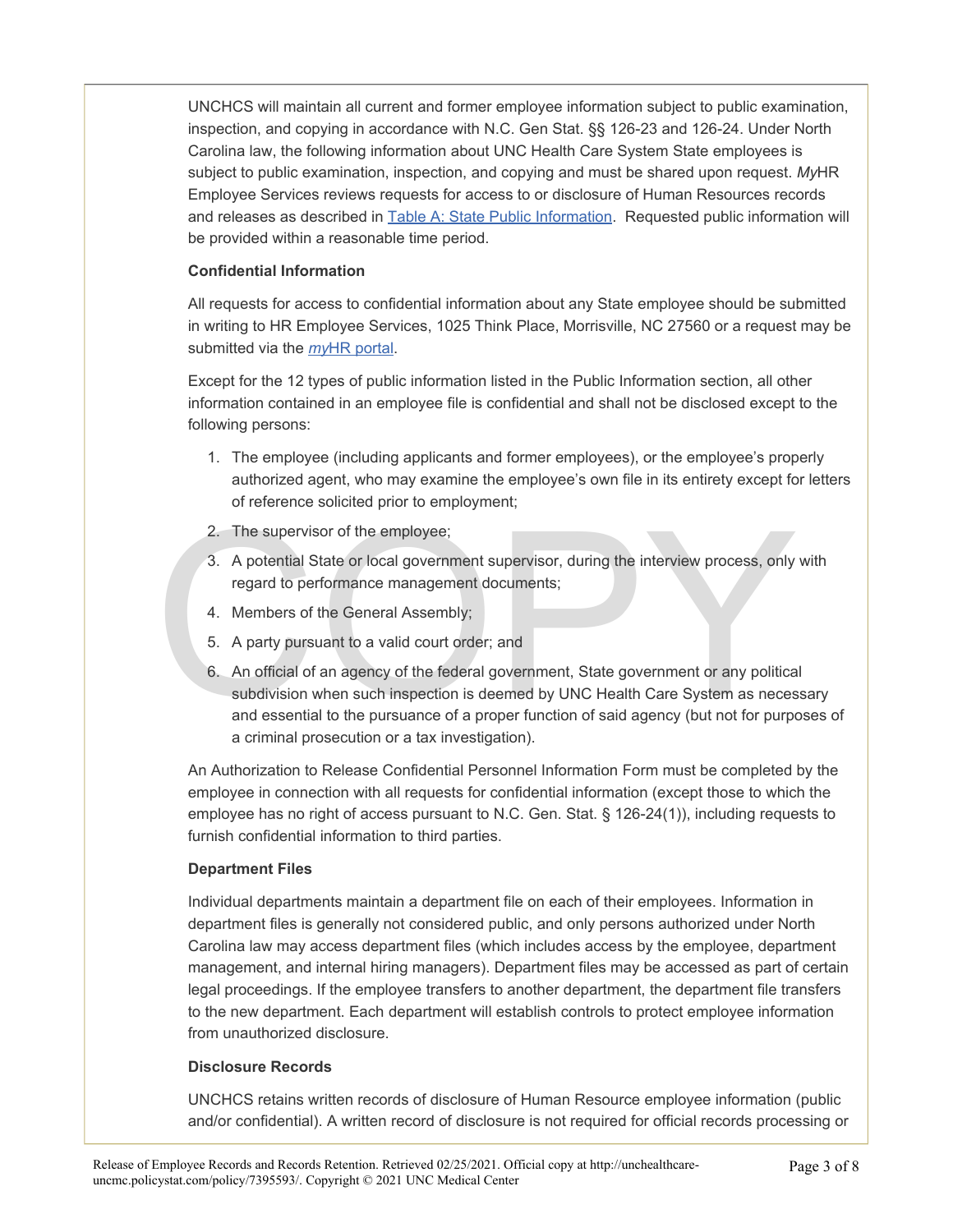routine credit or employment verifications. The disclosure record is available to the employee to whom it pertains. A record of disclosure must be completed by any individual requesting access to confidential information, except the employee and the supervisor. This record is placed in the Human Resource file.

## **D. Records Retention and Disposition Schedule**

This Schedule applies to records in all media, unless otherwise specified. No destruction of records may take place if litigation or audits are pending or reasonably anticipated or foreseeable.

#### **Personnel Records**

Comply with applicable provisions of G.S. § 126-22, § 126-23, § 126-24 and § 131 E-97.1 regarding the confidentiality of personnel records and G.S. § 131E- 97.2 regarding confidentiality of credentialing information. HR maintains official records. See [B. Table: Personnel Records](#page-3-1) [Schedule](#page-3-1) for details.

# <span id="page-3-0"></span>**IV. Tables**

## **A. Table: State Public Information**

| 1. Name.                                                                                                              | 7. Current salary (includes pay, benefits, incentives, bonuses, and deferred<br>and all other forms of compensation paid by the employing entity).                                                                                                                                                                        |
|-----------------------------------------------------------------------------------------------------------------------|---------------------------------------------------------------------------------------------------------------------------------------------------------------------------------------------------------------------------------------------------------------------------------------------------------------------------|
| 2. Age.                                                                                                               | 8. Date and amount of each increase or decrease in salary.                                                                                                                                                                                                                                                                |
| 3. Date of original<br>employment or<br>appointment to State<br>Service or appointment to<br>State Service.           | 9. Date and type of each promotion, demotion, transfer, suspension,<br>separation, or other change in position classification.                                                                                                                                                                                            |
| 4. The terms of any<br>contract by which the<br>employee is employed<br>whether written or oral,<br>past and current. | 10. Date and general description of the reasons for each promotion.                                                                                                                                                                                                                                                       |
| 5. Current position.                                                                                                  | 11. Date and type of each dismissal, suspension, or demotion for<br>disciplinary reasons taken. If the corrective action was a termination, a<br>copy of the written notice of the final decision of the head of the<br>department setting forth the specific acts or omissions that are the basis of<br>the termination. |
| 6. Title.                                                                                                             | 12. The office or station to which the employee is currently assigned.                                                                                                                                                                                                                                                    |

### **B. Table: Personnel Records Schedule**

<span id="page-3-1"></span>

| Title                          | Description                                                                                             | <b>Disposition</b>                                                      |
|--------------------------------|---------------------------------------------------------------------------------------------------------|-------------------------------------------------------------------------|
| Applications for<br>Employment | Completed application forms for<br>employment with resumes and other<br>related documentation. Includes | A. Transfer applications, resumes,<br>transcripts, and other records as |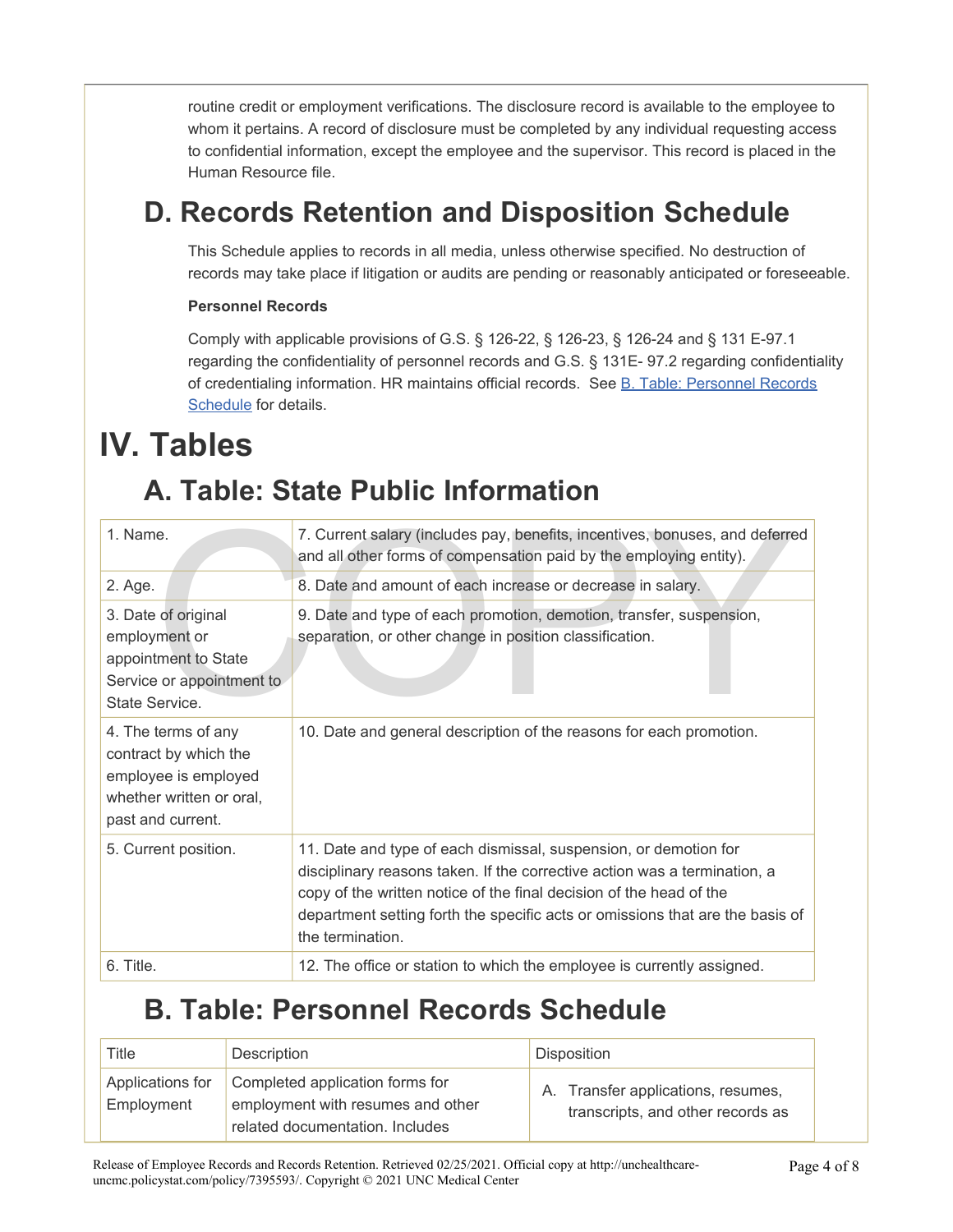|                                                              | recommendation forms submitted by<br>interviewers of applicants for vacant<br>positions.                                          | applicable for individuals hired to<br>appropriate personnel file when<br>individual accepts position.<br>B. Destroy in office after 2 years all<br>remaining records concerning<br>individuals hired.                                                                                  |
|--------------------------------------------------------------|-----------------------------------------------------------------------------------------------------------------------------------|-----------------------------------------------------------------------------------------------------------------------------------------------------------------------------------------------------------------------------------------------------------------------------------------|
|                                                              |                                                                                                                                   | C. Destroy in office applications and<br>other records that are unsolicited<br>and for individuals not hired 3<br>years after date of receipt if no<br>charge of discrimination has been<br>filed. If charge has been filed,<br>destroy in office 1 year after<br>resolution of charge. |
| <b>Benefits</b><br>Records                                   | Records concerning benefits available to<br>employees.                                                                            | Destroy in office 1 year after plan is<br>terminated [see 29 CFR 1627.3(b)(2)].                                                                                                                                                                                                         |
| Corrective<br><b>Action Records</b><br>[amended<br>2-9-2018] | Correspondence and other records<br>concerning corrective actions taken<br>against employees.                                     | Destroy in office 30 years after<br>employee separation.                                                                                                                                                                                                                                |
| Dual<br>Employment                                           | Records concerning employees.                                                                                                     | Maintain until Medicaid Cost.                                                                                                                                                                                                                                                           |
| Records                                                      | Requesting and engaging in dual<br>employment within state government or<br>universities.                                         | Report Audit closes.<br>A. Destroy in office approved<br>requests and related records 1<br>year after employee terminates<br>outside employment.<br>B. Destroy in office disapproved<br>requests and related records after<br>6 months.                                                 |
| Employee Work<br><b>Schedules</b>                            |                                                                                                                                   | A. Medical Personnel: Destroy in<br>office after 5 years if no claim,<br>audit or pending audit, or other<br>official action involving the records<br>has been initiated.<br>B. Other Personnel: Destroy in office<br>after 1 year.                                                     |
| Employment<br>Eligibility<br>Verification                    | Completed I-9 forms (federal employment<br>eligibility verification forms) and related<br>records for each organization employee. | Mandatory retention throughout the<br>duration of an individual's employment.<br>After separation, destroy records in<br>office 3 years from date of hire or 1 year<br>from separation, whichever occurs later,                                                                         |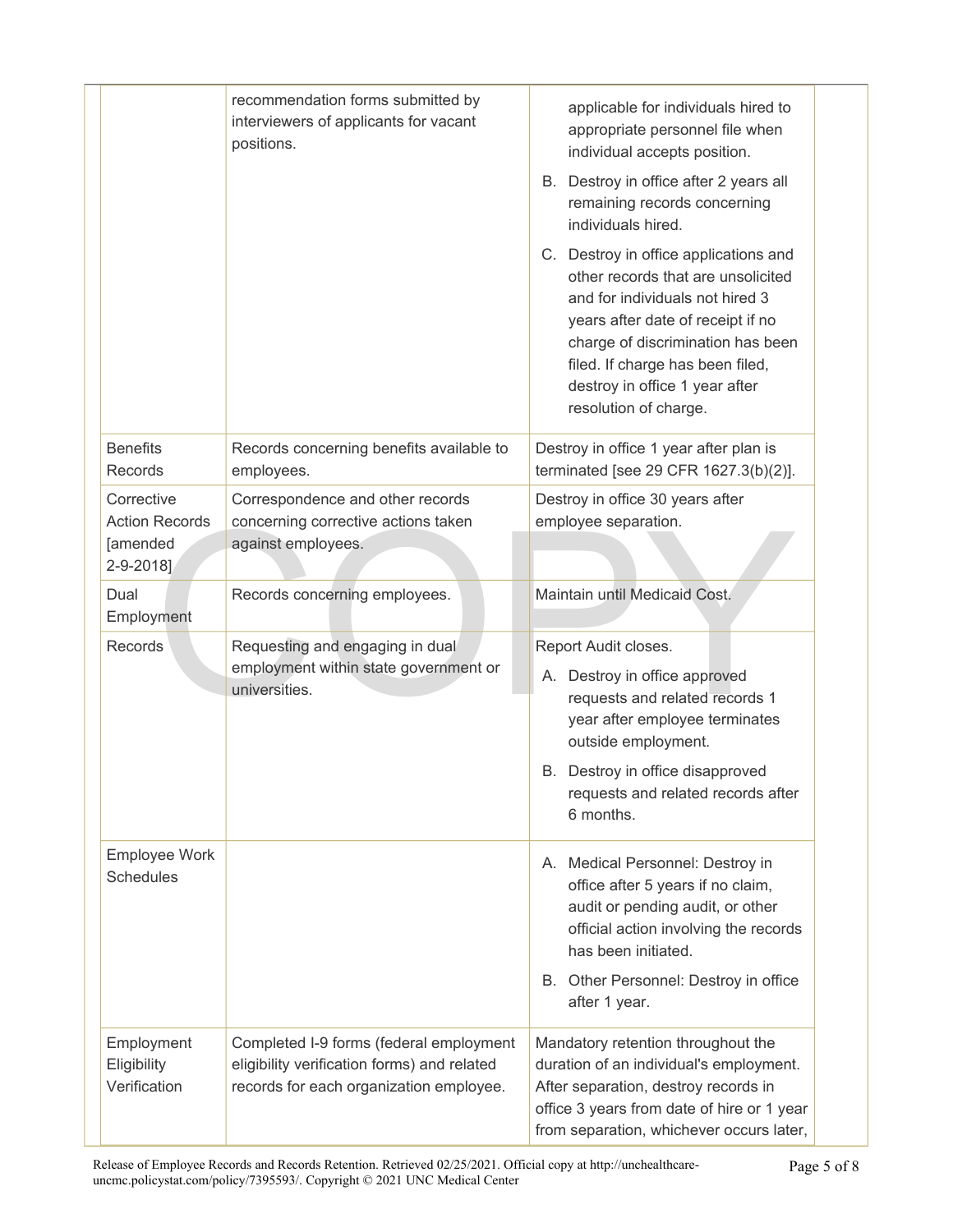|                                                                    |                                                                                                                                                                                                                                              | (see 8 USC 1324a(b)(3)).                                                                                                                                                                                                                                                                                                                          |
|--------------------------------------------------------------------|----------------------------------------------------------------------------------------------------------------------------------------------------------------------------------------------------------------------------------------------|---------------------------------------------------------------------------------------------------------------------------------------------------------------------------------------------------------------------------------------------------------------------------------------------------------------------------------------------------|
| Evaluation of<br>Employee<br>Performance                           | Joint Commission on Accreditation of<br>Health-care Organizations (JCAHO).                                                                                                                                                                   | Destroy in office 3 years after employee<br>leaves, unless pending litigation or<br>proceedings.                                                                                                                                                                                                                                                  |
| <b>Family Medical</b><br>Leave Act<br>(FMLA) Records               | Records concerning leave under the<br>FMLA. (Comply with applicable provisions<br>of G.S. § 130A-374 regarding<br>confidentiality of medical records.)                                                                                       | Destroy in office 3 years after date of<br>last activity, (see 29 CFR 825.500(b)).                                                                                                                                                                                                                                                                |
| Garnishments<br>Records                                            | Records concerning the garnishments of<br>employees' wages.                                                                                                                                                                                  | Destroy in office 3 years after<br>termination of deduction if no litigation,<br>claim, audit or pending audit, or other<br>official action involving the records has<br>been initiated. If official action has been<br>initiated, destroy in office after<br>completion of action and resolution of<br>issues involved.                          |
| Grievance<br>Records                                               | Includes initial complaint, investigations,<br>actions, summary, and disposition. File<br>may also include corrective action<br>correspondence.                                                                                              | Destroy in office 3 years after resolution<br>of grievance.                                                                                                                                                                                                                                                                                       |
| Insurance<br>Enrollments                                           | Records concerning health, life, and<br>related insurance plans available to<br>organization employees.                                                                                                                                      | Destroy in office 2 years after account<br>is closed if no litigation, claim, audit or<br>pending audit, or other official action<br>involving the records has been initiated.<br>If official action has been initiated,<br>destroy in office after completion of<br>action and resolution of issues involved.                                    |
| Leave Records                                                      | Records concerning leave by organization<br>personnel.                                                                                                                                                                                       | Maintain until Medicaid Cost Report<br>Audit closes. Destroy in office after 5<br>years if no litigation, claim, audit or<br>pending audit, or other official action<br>involving the records has been initiated.<br>If official action has been initiated,<br>destroy in office after completion of<br>action and resolution of issues involved. |
| Longevity Pay<br>Records                                           | Records concerning employees eligible for<br>longevity pay.                                                                                                                                                                                  | Destroy in office when released from all<br>audits.                                                                                                                                                                                                                                                                                               |
| <b>Military Leave</b><br>Records                                   | Requests for and approval of military<br>leave.                                                                                                                                                                                              | Destroy in office 3 years after leave<br>ends.                                                                                                                                                                                                                                                                                                    |
| Personnel<br>Records:<br>maintained in<br>the<br>Human<br>Resource | Records concerning personnel maintained<br>by HR Department. File includes<br>applications for employment, resumes,<br>personnel action forms, and similar<br>records. (Comply with applicable<br>provisions of G.S. § 126-22, § 126-23, and | Destroy in office 30 years after<br>employee separation.                                                                                                                                                                                                                                                                                          |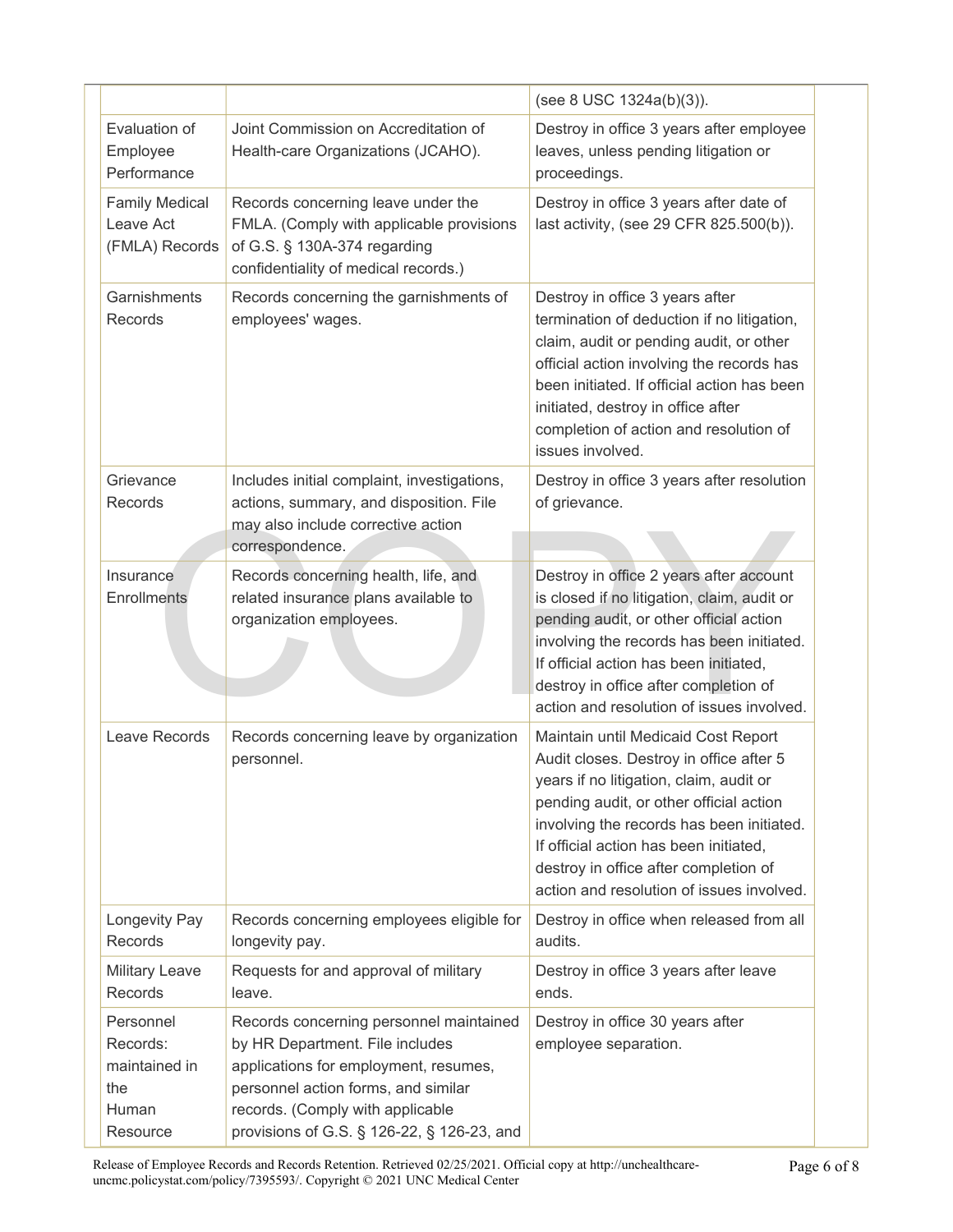| Services file<br>[amended<br>2-9-2018]                       | § 12624 regarding the confidentiality of<br>personnel records.)                                                                                                                                                                                                                                                                                |                                                                                                                                                                                                                                                                                              |  |
|--------------------------------------------------------------|------------------------------------------------------------------------------------------------------------------------------------------------------------------------------------------------------------------------------------------------------------------------------------------------------------------------------------------------|----------------------------------------------------------------------------------------------------------------------------------------------------------------------------------------------------------------------------------------------------------------------------------------------|--|
| Personnel<br>Records:<br>Departmental<br>[added<br>2-9-2018] | Records maintained at the department<br>such as reference copies of HR personnel<br>records, training and orientation records,<br>PTO and leave requests, and similar<br>department-related records. (Comply with<br>applicable provisions of G.S. § 126-22, §<br>126-23, and § 126-24 regarding the<br>confidentiality of personnel records.) | A. Forward to the new department in<br>the event that an employee<br>transfers internally.<br>B. Destroy remaining records in office<br>3 years after employee separation<br>from UNCHCS                                                                                                     |  |
| Personnel<br>Correspondence                                  | Office correspondence and memorandum<br>concerning personnel matters.                                                                                                                                                                                                                                                                          | Destroy in office after 3 years, unless<br>pending litigation or other proceedings.                                                                                                                                                                                                          |  |
| Position<br>Descriptions                                     | Includes information on job title, grade,<br>duties, and responsibilities.                                                                                                                                                                                                                                                                     | Destroy in office when superseded or<br>obsolete.                                                                                                                                                                                                                                            |  |
| Retirement<br><b>Benefits</b>                                | Records concerning retirement<br>beneficiaries for death benefits, personal<br>data of employees who plan to retire or<br>have retired, descriptive information about<br>retirement system, and other related<br>topics.                                                                                                                       | A. Transfer original forms concerning<br>beneficiaries to Human Resources<br>when received.<br>Destroy in office remaining records<br>В.<br>when superseded or obsolete                                                                                                                      |  |
| <b>Service Awards</b>                                        | Lists of employees eligible for and<br>receiving awards.                                                                                                                                                                                                                                                                                       | Destroy in office 5 years from date of<br>award.                                                                                                                                                                                                                                             |  |
| Training<br>Records                                          | Records concerning the training of<br>organization personnel, including the<br>training, testing, or continuing education of<br>employees.                                                                                                                                                                                                     | A. Transfer original records of HCS<br>required training to Personnel<br>(Active File) upon completion of<br>training.<br>B. Destroy in office remaining records<br>after 1 year                                                                                                             |  |
| Unemployment<br>Compensation<br>Claims                       | Claim forms and other related records<br>concerning unemployment compensation<br>cases.                                                                                                                                                                                                                                                        | Destroy in office after 3 years if no<br>litigation, claim, audit or pending audit,<br>or other official action involving the<br>records has been initiated. If official<br>action has been initiated, destroy in<br>office after completion of action and<br>resolution of issues involved. |  |
| Unemployment<br>Insurance<br>Records                         | <b>Employment Security Commission (ESC)</b><br>forms used to report wage records of<br>terminated employees.                                                                                                                                                                                                                                   | A. Transfer original records to Human<br>Resources when received.<br>B. Destroy in office remaining records<br>after 2 years                                                                                                                                                                 |  |
| Vacant<br>Positions                                          | Records concerning vacant positions.                                                                                                                                                                                                                                                                                                           | Destroy in office when superseded or<br>obsolete.                                                                                                                                                                                                                                            |  |